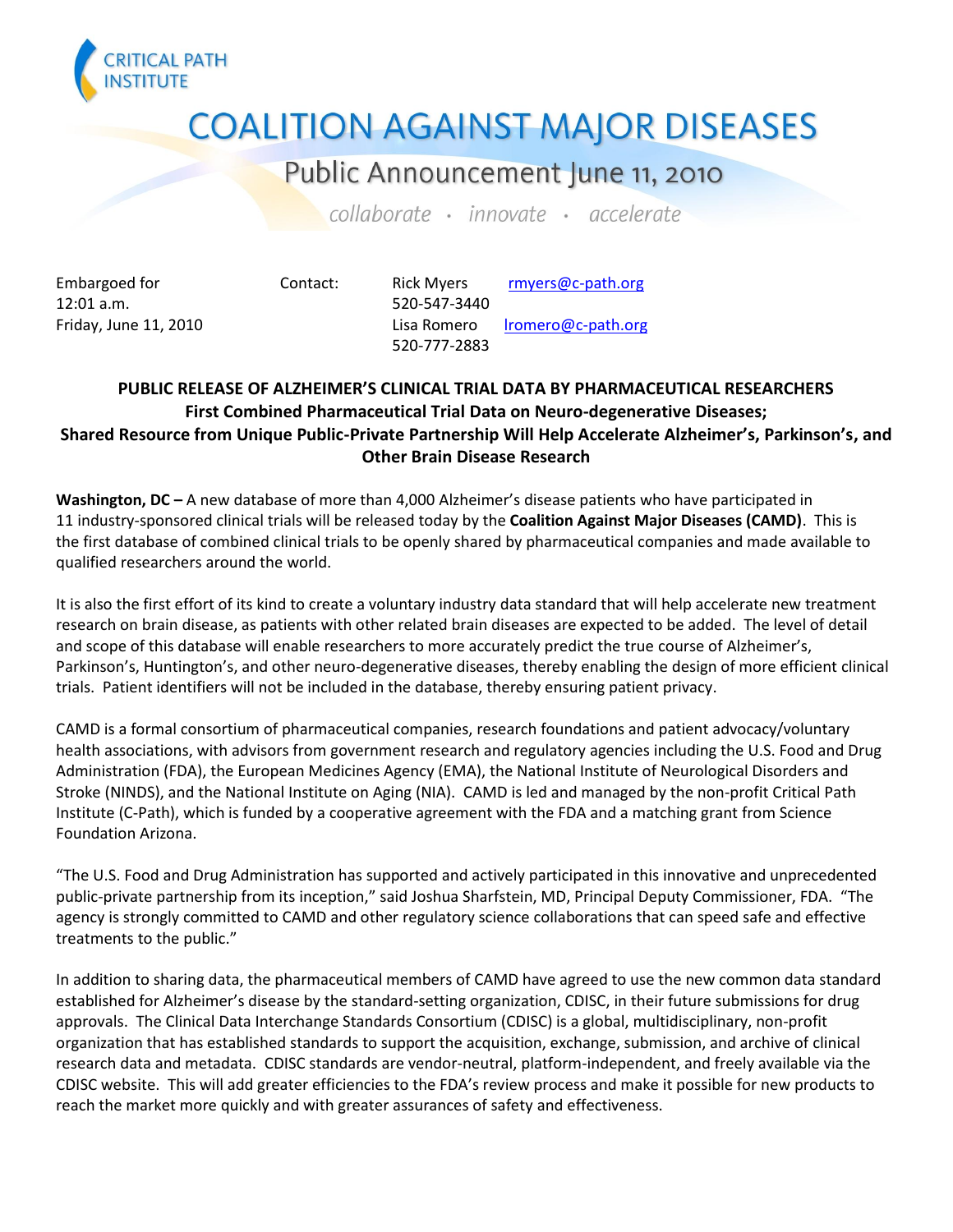"This unprecedented data sharing is game-changing for companies that are developing new therapies for neurodegenerative diseases," said Raymond Woosley, MD, PhD, President and CEO of Critical Path Institute (C-Path). "Scientists around the world will be able to analyze this new combined data from pharmaceutical companies, add their own data, and consequently better understand the course of these diseases."

Mark McClellan, MD, PhD, who launched FDA's Critical Path Initiative during his tenure as FDA Commissioner, also noted the need for better evidence. "Too many treatments fail in the last stages of research, wasting millions of dollars and years of research time. To get to faster, more efficient development of safe and effective treatments, we must have a better understanding of diseases at the molecular level. The CAMD database is a promising step in this process for neurodegenerative diseases," said Dr. McClellan, who is now the director of the Engelberg Center for Health Care Reform and Leonard D. Schaeffer Chair in Health Policy Studies at the Brookings Institution.

Roughly 6.5 million people in the U.S. are afflicted with Alzheimer's and Parkinson's diseases, with costs reaching as much as \$175 billion annually**.** Worldwide there are already an estimated 30 million people with dementia alone. By 2050, the number will rise to over 100 million**.** Halting or slowing the progression of these diseases will prevent untold suffering and save tens of billions of dollars every year.

"Data sharing is the backbone of several CAMD projects designed to identify patients who might develop brain diseases, i.e., *before symptoms are apparent*," said Marc Cantillon, MD, Director of C-Path's Coalition Against Major Diseases. "Our goal is to develop tools to prevent or slow these diseases so patients can maintain independence and quality of life."

The CAMD database will allow researchers to design more efficient clinical trials that have the maximum chance of demonstrating if a new treatment is truly safe and effective. In addition, the coalition is identifying biomarkers that identify patients in the very early stages of Alzheimer's disease and Parkinson's disease.

According to Maria Isaac, MASc, MD, PhD, Scientific Administrator, Scientific Advice, Human Medicines Special Areas Sector of the European Medicines Agency (EMA), "Within the context of the Innovative Medicines Initiative (IMI) in Europe, the EMA is committed to similar goals as C-Path's consortia, i.e., to help biopharmaceutical drug development, for the benefits of patients. The Agency is especially interested in reviewing CAMD's Alzheimer's biomarkers and disease progression models."

"We are proud to be a member of this coalition," said Frank Casty, MD, VP Technical Evaluations, AstraZeneca Pharmaceuticals LP, and Co-Director of CAMD. "A healthier world must come from collaboration, in making better, deeper connections with all our stakeholders, and sharing skills and ideas to meet a common goal – improved health."

\_\_\_\_\_\_\_\_\_\_\_\_\_\_\_\_\_\_\_\_\_\_\_\_\_\_\_\_\_\_\_\_\_\_\_\_\_\_\_\_\_\_\_\_\_\_\_\_\_\_\_\_\_\_\_\_\_\_\_\_\_\_\_\_\_\_\_\_\_\_\_\_\_\_\_\_\_\_\_\_\_\_\_\_

**CAMD Members:** Abbott, Alliance for Aging Research, Alzheimer's Association, Alzheimer's Foundation of America, AstraZeneca Pharmaceuticals LP, Bristol-Myers Squibb Company, CHDI Foundation Inc, Eli Lilly and Company, F. Hoffmann-La Roche Ltd, Forest Research Institute, Genentech Inc., GlaxoSmithKline, Johnson & Johnson, National Health Council, Novartis Pharmaceuticals Corporation, Parkinson's Action Network, Parkinson's Disease Foundation, Pfizer, Inc., and sanofi-aventis US Inc.

**About CAMD:** CAMD members fully share pre-competitive data and knowledge that will more efficiently and safely speed development of new therapies and preventions for Alzheimer's, Parkinson's, Huntington's, and other debilitating neuro-degenerative diseases. CAMD's overall objective is to help scientists identify clinical and laboratory characteristics of patients who are pre-symptomatic and most likely to benefit from new therapies. For more information on CAMD and the database, visit [http://www.c-path.org/CAMD.cfm.](http://www.c-path.org/CAMD.cfm)

**About Critical Path Institute (C-Path):** An independent, non-profit organization, C-Path's mission is to serve as the impartial facilitator of collaborative efforts among scientists from government, academia, patient advocacy organizations, and the private sector to support the U.S. Food and Drug Administration's regulatory science initiatives.